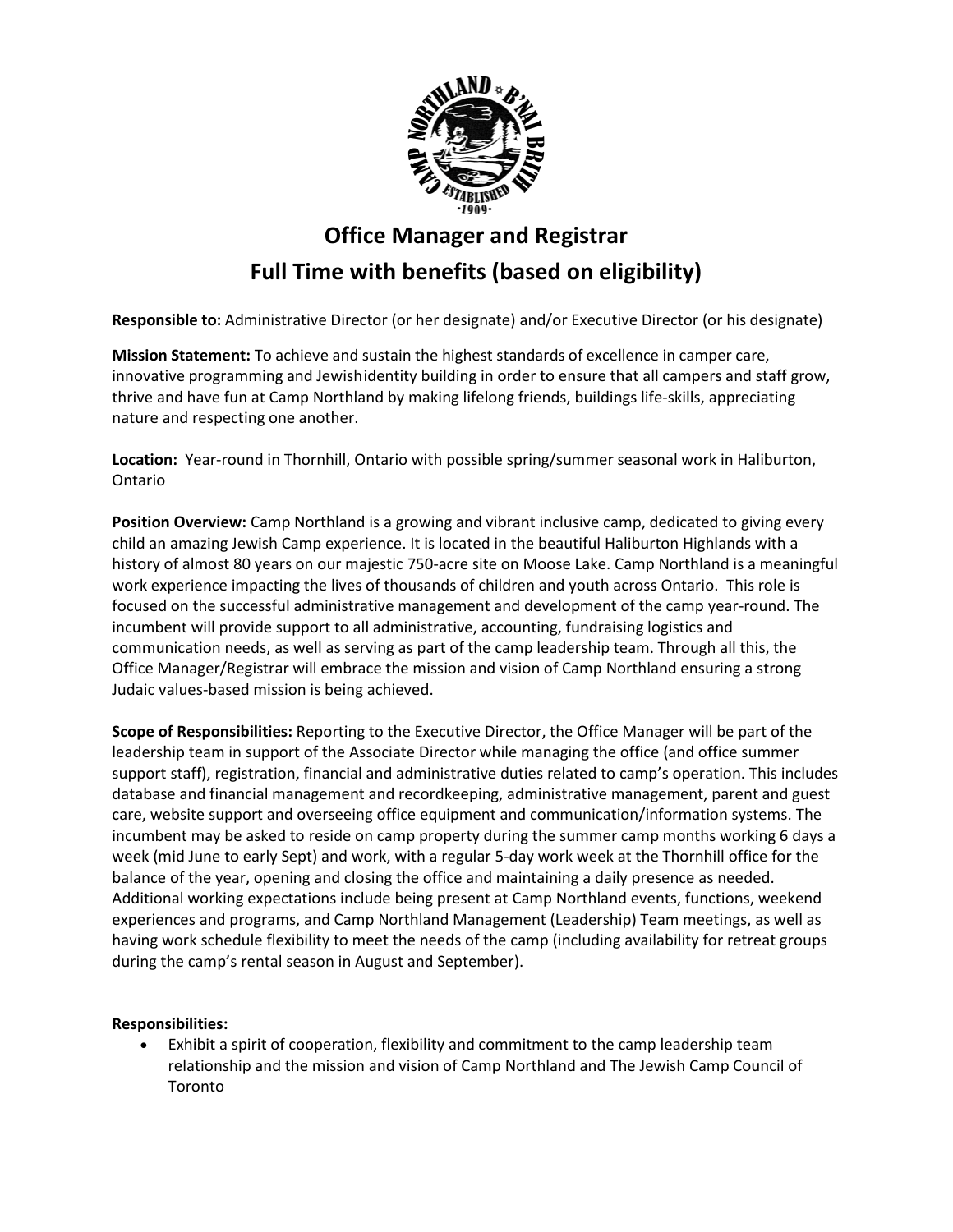- Oversee and manage day to day banking: preparation and deposit of all cheques / cash received, breakdown of all bank deposits and process bills
- Manage and facilitate all elements of camp registrations including: preparation of new registration and medical forms, process all registrations, manage waitlist and ensure integrity of the database (CampMinder) is maintained
- Manage and develop camp systems that provide an increasing positive experience for campers, staff, parents and guests
- Responsible for timely development, proofing and delivery of ongoing key communication to parents, alumni, rental groups and the public
- Responsible for assisting staff and Camp Northland management team member with website updates, promotions, staff recruitment and social media management
- Collate and prepare expense statements and personal reimbursement summaries for full-time Camp Northland staff, in collaboration with part-time bookkeeper from time to time
- Assist in donor management, donor development, and fundraising initiatives and systems.
- Become familiar with and fluent in our donor CRM (Bloomerang) to offer support to fundraising staff as needed, and issue tax receipts to donors
- Provide updated financial reports to treasurer as requested. Work to prepare financial reports and support for all annual audit requirements.
- Ensure the Administrator's manual and databases are kept up to date to ensure that there is documentation and clarity of all aspects and expectations of the job
- Support Associate Director or his designate in the administrative needs for rental groups
- Arrange for summer preparation elements: tuck shop, seasonal requirements, clothing orders, staff clothing, staff communication, departures, arrivals, luggage, travel, logistics and transportation, busing, and promotion/marketing of camp
- Creatively present new ways we can be more effective in customer service, administration, summer programming and systems related to all camp experiences both during the summer and throughout the year
- Job responsibilities are subject to change, at camp's discretion

## **In addition to the above, year-round and during the summer camp season:**

- Answer and appropriately respond to incoming calls, voice mail and general email in a timely manner
- Pick up and distribute incoming mail
- Welcome guests, parents and campers with a professional, friendly and courteous manner
- Maintain office supplies: monitor inventory, anticipate requirements, place orders and process invoices
- Oversee office equipment and communication/information systems: inventory, maintenance, troubleshooting, staff training and managing vendor contracts
- Manage administrative needs for camper sessions, special programs or visits to camp, alumni and friends weekend, tuck orders and inventory, rental group or partner collaboration support as may be needed (medical info, dietary restrictions, registration, tuck etc)
- Oversee and be responsible for day-to-day financial requirements including invoicing, petty cash and expense reports
- Oversee Tuck Shop manager and implementation of tuck financial and inventory management
- Manage administrative needs around summer staff requirements and supports including the entering all staff information into CampMinder database, obtain and file relevant staff documents, oversee design and ordering of staff shirts, manage weekly preparation for incoming/outgoing camps
- Other duties or special projects as requested by the Executive Director